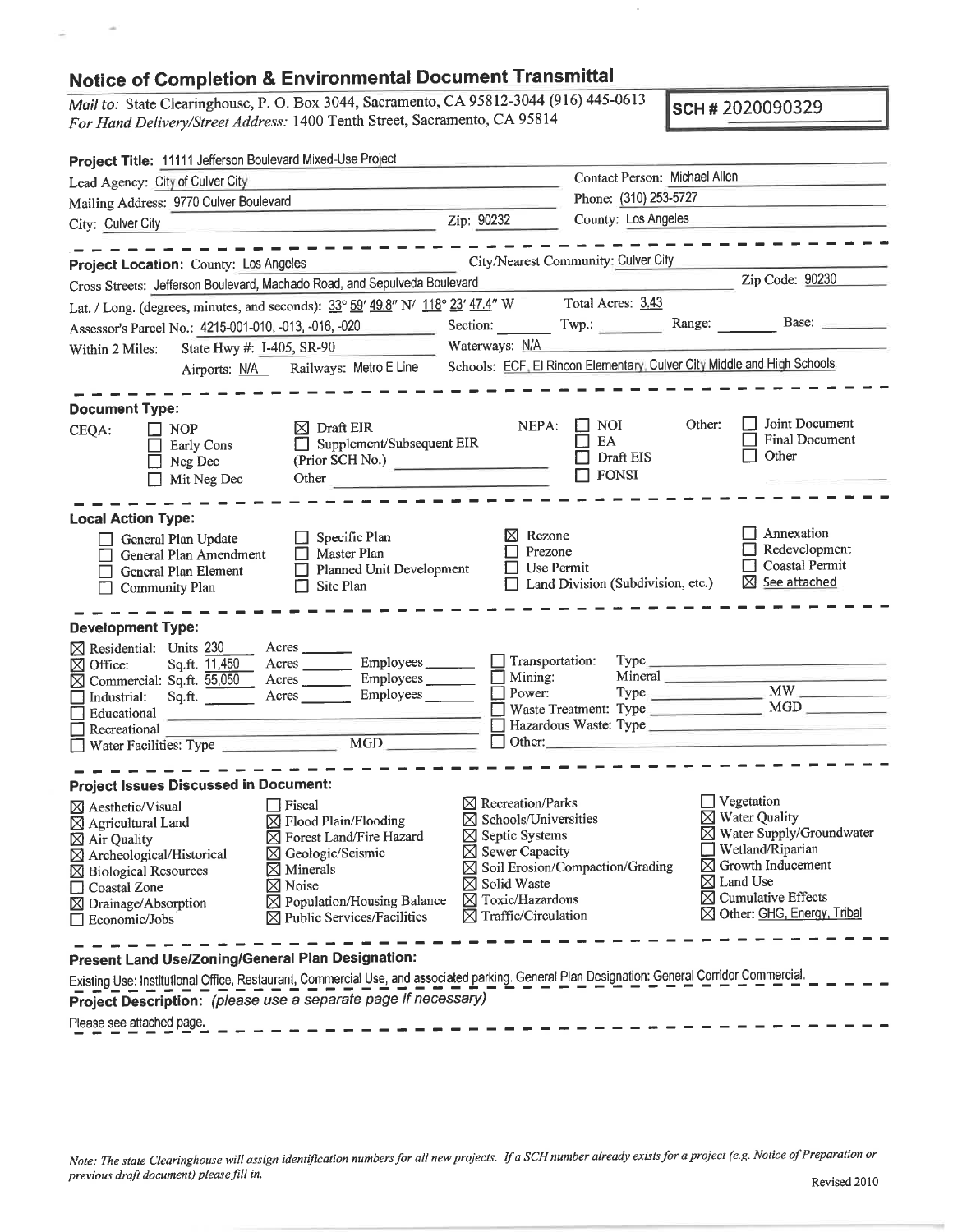## **Reviewing Agencies Checklist**

|                                                                                         | Lead Agencies may recommend State Clearinghouse distribution by marking agencies below with and "X".<br>If you have already sent your document to the agency please denote that with an "S". |                           |                                                                                     |  |  |  |
|-----------------------------------------------------------------------------------------|----------------------------------------------------------------------------------------------------------------------------------------------------------------------------------------------|---------------------------|-------------------------------------------------------------------------------------|--|--|--|
| S                                                                                       | Air Resources Board                                                                                                                                                                          | S.                        | Office of Historic Preservation                                                     |  |  |  |
|                                                                                         | Boating & Waterways, Department of                                                                                                                                                           |                           | Office of Public School Construction                                                |  |  |  |
|                                                                                         | California Emergency Management Agency                                                                                                                                                       | X                         | Parks & Recreation, Department of                                                   |  |  |  |
|                                                                                         | California Highway Patrol                                                                                                                                                                    |                           | Pesticide Regulation, Department of                                                 |  |  |  |
| S                                                                                       | Caltrans District #7                                                                                                                                                                         |                           | <b>Public Utilities Commission</b>                                                  |  |  |  |
|                                                                                         | Caltrans Division of Aeronautics                                                                                                                                                             | $\mathbf X$               | Regional WQCB #4                                                                    |  |  |  |
|                                                                                         | <b>Caltrans Planning</b>                                                                                                                                                                     |                           | Resources Agency                                                                    |  |  |  |
|                                                                                         | Central Valley Flood Protection Board                                                                                                                                                        |                           | Resources Recycling and Recovery, Department of                                     |  |  |  |
|                                                                                         | Coachella Valley Mountains Conservancy                                                                                                                                                       |                           | S.F. Bay Conservation & Development Commission                                      |  |  |  |
|                                                                                         | <b>Coastal Commission</b>                                                                                                                                                                    |                           | San Gabriel & Lower L.A. Rivers and Mtns Conservancy                                |  |  |  |
|                                                                                         | Colorado River Board                                                                                                                                                                         |                           | San Joaquin River Conservancy                                                       |  |  |  |
| $X =$                                                                                   | Conservation, Department of                                                                                                                                                                  | X.                        | Santa Monica Mountains Conservancy                                                  |  |  |  |
|                                                                                         | Corrections, Department of                                                                                                                                                                   |                           | <b>State Lands Commission</b>                                                       |  |  |  |
|                                                                                         | <b>Delta Protection Commission</b>                                                                                                                                                           |                           | SWRCB: Clean Water Grants                                                           |  |  |  |
|                                                                                         | Education, Department of                                                                                                                                                                     | X.                        | <b>SWRCB: Water Quality</b>                                                         |  |  |  |
|                                                                                         | <b>Energy Commission</b>                                                                                                                                                                     |                           | <b>SWRCB: Water Rights</b>                                                          |  |  |  |
| $\mathbf X$                                                                             | Fish & Wildlife Region #5                                                                                                                                                                    |                           | Tahoe Regional Planning Agency                                                      |  |  |  |
|                                                                                         | Food & Agriculture, Department of                                                                                                                                                            | X                         | Toxic Substances Control, Department of                                             |  |  |  |
|                                                                                         | Forestry and Fire Protection, Department of                                                                                                                                                  | X                         | Water Resources, Department of                                                      |  |  |  |
|                                                                                         | General Services, Department of                                                                                                                                                              |                           |                                                                                     |  |  |  |
|                                                                                         | Health Services, Department of                                                                                                                                                               | S                         | Other South Coast Air Quality Management District                                   |  |  |  |
| X                                                                                       | Housing & Community Development                                                                                                                                                              |                           | Other<br>the control of the control of the control of the control of the control of |  |  |  |
| X                                                                                       | Native American Heritage Commission                                                                                                                                                          |                           |                                                                                     |  |  |  |
| Local Public Review Period (to be filled in by lead agency)                             |                                                                                                                                                                                              |                           |                                                                                     |  |  |  |
| <b>Starting Date</b><br>May 6, 2021<br>the control of the control of the control of     |                                                                                                                                                                                              | Ending Date June 21, 2021 |                                                                                     |  |  |  |
| Lead Agency (Complete if applicable):                                                   |                                                                                                                                                                                              |                           |                                                                                     |  |  |  |
| Consulting Firm: ESA                                                                    |                                                                                                                                                                                              |                           | Applicant: Jefferson Park LLC                                                       |  |  |  |
| Address: 626 Wilshire Boulevard, Suite 1100                                             |                                                                                                                                                                                              |                           | Address: 151 North Franklin, Suite 300                                              |  |  |  |
| City/State/Zip: Los Angeles, CA 90017<br>Contact: Jay Ziff                              |                                                                                                                                                                                              |                           | City/State/Zip: Chicago, IL 60606<br>Phone: (415) 580-6088                          |  |  |  |
|                                                                                         | Phone: (310) 451-4488                                                                                                                                                                        |                           |                                                                                     |  |  |  |
| $\sqrt{1-u^2}$<br>2021<br>Date: $5/$<br><b>Signature of Lead Agency Representative:</b> |                                                                                                                                                                                              |                           |                                                                                     |  |  |  |

Authority cited: Section 21083, Public Resources Code. Reference: Section 21161, Public Resources Code.